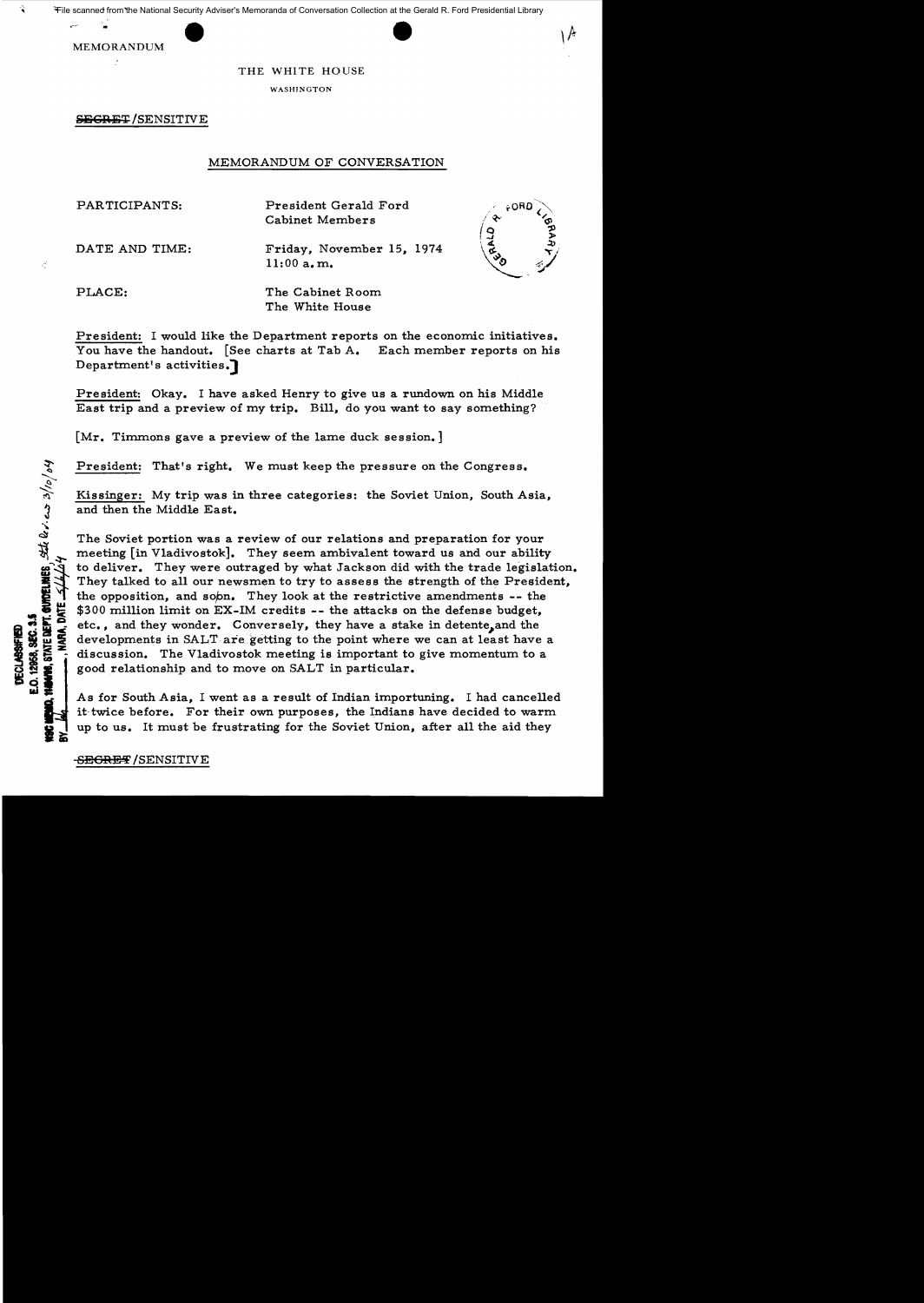### $\overline{\text{SEGRBF}}$ /SENSITIVE - 2 -

have poured in. It is no credit to us -- the Indians want hegemony on the subcontinent. We want to draw them away from the Soviet Union.

The Middle East. I went right after Rabat. The press write s that we lost at Rabat. In fact it was a contest between Syria and Egypt. Syria succeeded because they put forward the PLO issue, because that would make the West Bank negotiations impossible and they knew that Egypt wouldn't dare move alone. We are now at a stage of quiet diplomacy because it is a highly sensitive period. All of them have said the door to progress is not closed, and if we do it quietly and if Israel will take a cooperative approach, we are moderately hopeful. If Israel will cooperate and if Sadat keeps up his courage.

On the President's trip. First, he is going to Japan. It is important to remember how it came about. [He described the history in terms of Japanese sensitivity, etc.] That is why the President reaffirmed the trip. It produced a major impact in Japan. The Japanese make decisions by consensus so you don't go to get commitments. You create a climate by the trip which creates an atmosphere through which decisions can emerge.

Once he went to Japan and Vladivostok, he couldn't not go to Korea without raising questions about our commitment. We must reaffirm our commitment, in the interests of Japan also.

In Vladivostok, it will be a tough meeting. There will be no great announcements, but it will lay the groundwork for next summer.

President: I think it is vital that I go on this trip. I don't see the validity of counterarguments. Communications are good; the message to the Congress is okay; the legislative package is in good shape. .

Kissinger: If you cancel your trip now, you. could do it only on the basis of domestic considerations, which is a bad image. The Chinese know of the Vladivostok visit, and it is the only way you could visit.

President: We want a good legislative plan for 1975. I want to have two Saturday sessions -- probably at Camp David -- to get the strategy set. This coincides with our push to make the Cabinet vigorous -- so the Cabinet members must participate in the input of plans and policy.

[The conversation then turned to other matters, including the Rockefeller confirmation. ]



**SECRET/SENSITIVE**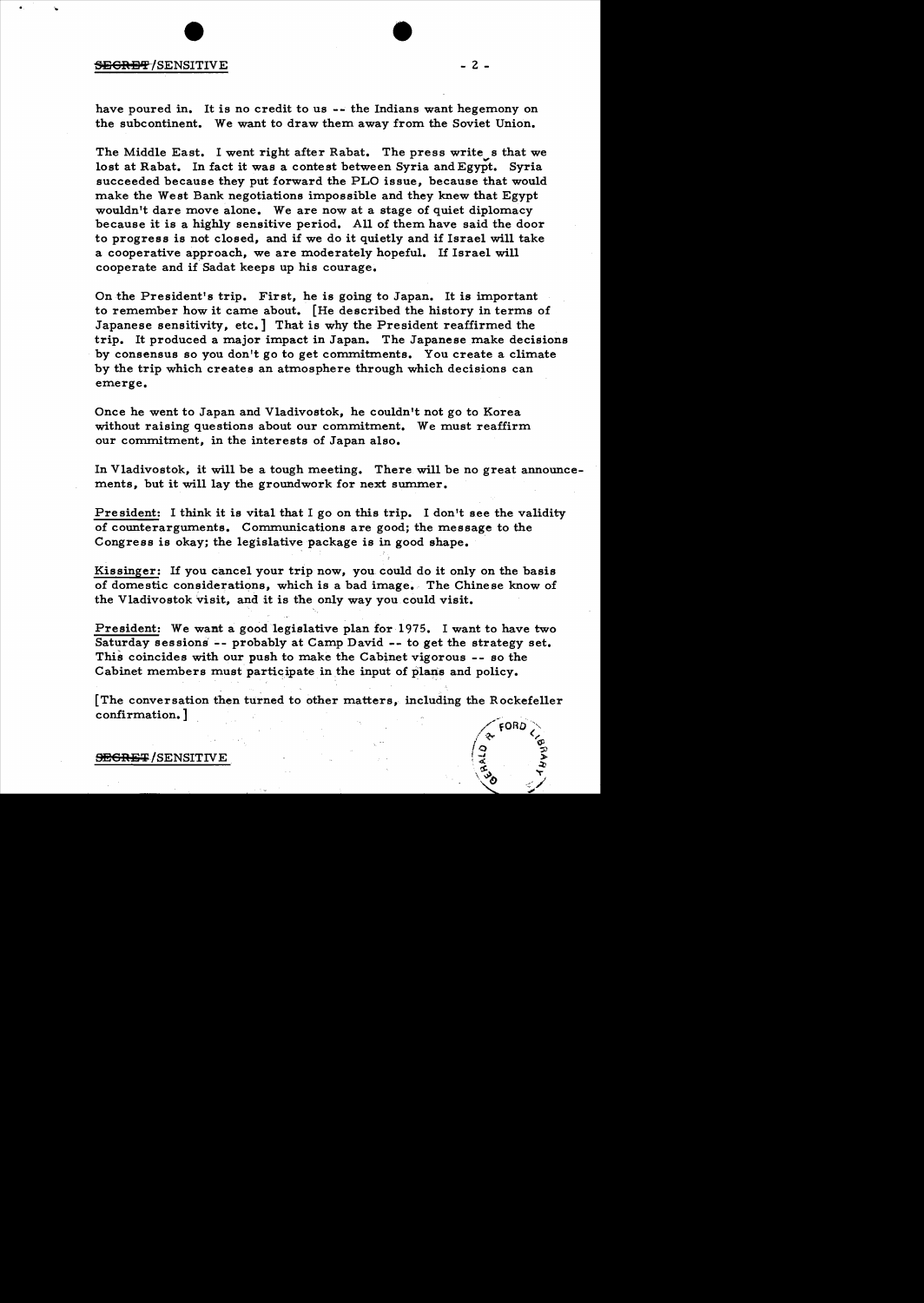# **ECONOMIC INITIATIVES AND FOLLOW-UP**

## November 15, 1974

 $\hat{y}$ 



**Department of Agriculture** 

 $\ddot{\bullet}$ 

 $\Rightarrow$ 

 $\mathbf{r}$  $\mathbf{q}$ 

| Legislative Initiatives                                                               |                                |                             |                                                   |                                           |                    |
|---------------------------------------------------------------------------------------|--------------------------------|-----------------------------|---------------------------------------------------|-------------------------------------------|--------------------|
| Removal of restrictions on                                                            | House<br>4                     | Senate<br>$\mathbf{z}$<br>3 | Conference<br>$\mathbf{1}$<br>$\overline{2}$<br>4 | <b>Signature</b>                          |                    |
| Rice                                                                                  |                                |                             | $\overline{2}$                                    |                                           |                    |
| Peanuts                                                                               | з<br>4                         | 2<br>3<br>m                 | 4<br>1<br>2<br>4<br>1                             |                                           |                    |
| Extra-long staple cotton                                                              | 3<br>2<br>4                    | $\mathbf 2$<br>3            |                                                   |                                           |                    |
| Amendment P.L. 480                                                                    | 2<br>3<br>4                    | 3<br>$\overline{2}$<br>1    | 4<br>$\overline{2}$<br>1<br>December              |                                           |                    |
| <b>Administrative Initiatives</b>                                                     | October<br>8<br>1              | November<br>15              | 15<br>1                                           | January<br>1<br>15                        | February<br>15     |
| Voluntary monitoring of exports                                                       |                                | <b>Action completed</b>     |                                                   |                                           |                    |
| Review marketing orders                                                               |                                |                             |                                                   |                                           |                    |
| Review other Department Regulations                                                   |                                |                             |                                                   | Reports Due Jan. 1 Thru July 1, 1975<br>≁ |                    |
| <b>Fertilizer</b>                                                                     |                                |                             |                                                   |                                           |                    |
| Reporting system                                                                      | Can Be Reactivated When Needed |                             |                                                   |                                           |                    |
| Voluntary effort with companies                                                       |                                |                             |                                                   |                                           |                    |
|                                                                                       |                                |                             |                                                   |                                           |                    |
| <b>Department of Commerce</b>                                                         | October                        | November                    | December                                          | January                                   | February           |
| <b>Administrative Initiative</b>                                                      |                                | 15<br>1                     | 15<br>1                                           | 15<br>1                                   | 15                 |
| Industry conservation audits                                                          |                                |                             |                                                   |                                           |                    |
| Legislative Initiative                                                                | Ho se<br>MMM.                  | Senate                      | Conference                                        | Signature                                 |                    |
| Conventional mortgages eligible for purchase by GNMA                                  | October                        | November                    | December                                          | January                                   | February           |
| <b>Administrative Initiatives</b>                                                     | 8<br>1                         | 15                          | 15<br>1                                           | 15<br>1                                   | 15                 |
| Determination of level of commitments under the conventional<br>home mortgage program |                                |                             |                                                   |                                           |                    |
| Joint effort with Congress to develop solutions to mortgage<br>credit problems        |                                |                             | ممته                                              |                                           |                    |
| Department of the Interior                                                            |                                |                             |                                                   |                                           |                    |
| Legislative Initiatives                                                               | House                          | Senate                      | Conference                                        | Signature                                 |                    |
| Deepwater port facilities                                                             |                                |                             | 1<br>2                                            |                                           |                    |
| Surface mining                                                                        |                                | ØŃ                          | $\mathbf{2}$                                      |                                           |                    |
| <b>Administrative Initiatives</b>                                                     | October                        | November                    | December                                          | January                                   | February           |
| Arctic gas                                                                            |                                | $1\overline{5}$             | 15                                                | 15                                        | 15                 |
|                                                                                       |                                |                             |                                                   |                                           |                    |
|                                                                                       |                                |                             |                                                   |                                           |                    |
|                                                                                       |                                |                             |                                                   |                                           |                    |
| Coal leasing<br>NPR number 1 and number 4<br>OCS leasing                              |                                |                             | Leasing Schedule Issued                           |                                           | Due April 15, 1975 |

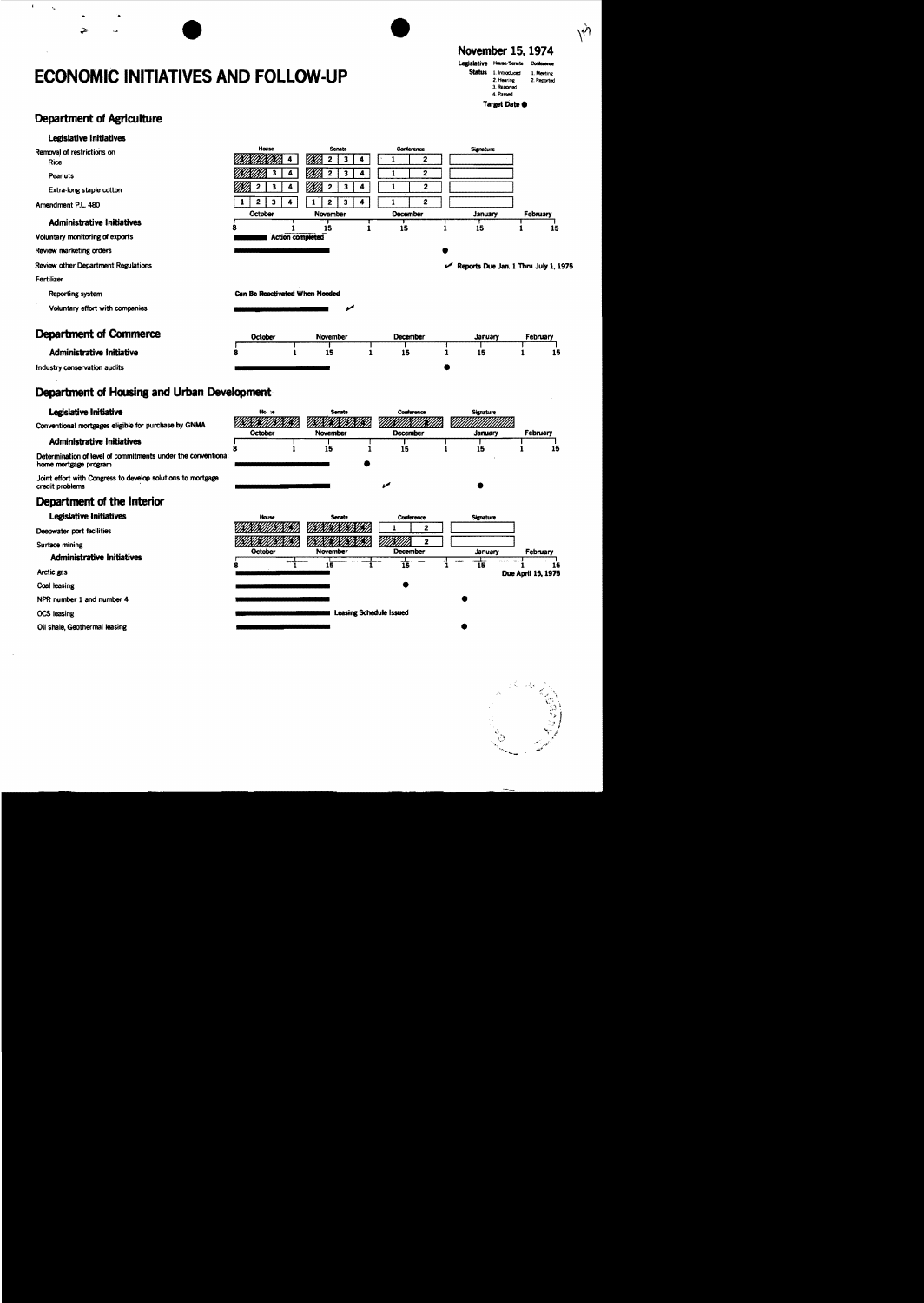## **ECONOMIC INITIATIVES AND FOLLOW-UP**

### November 15, 1974

#### Legislative House/Senate Status 1 introduced 1 Meeting 2. Hearing 2. Reported 3. Reported 4 Passed Target Date

**Department of Justice** 

#### Legislative Initiatives

Increase penalties for antitrust violations

Strengthen investigation powers of Antitrust Division

#### **Administrative Initiatives**

Price fixing and bid rigging enforcement

### Department of Labor

#### Legislative Initiatives

Special unemployment insurance assistance program Community Improvement Program

**Administrative Initiatives** 

**CETA Program** 

### **Department of Transportation**

#### Legislative Initiatives

**Surface Transportation Act** 

**Administrative Initiatives** 

Automobile fuel economy

55 MPH limit and traffic control measures

## Department of the Treasury

Legislative Initiatives

**Financial Institutions Act** 

- Elimination of withholding tax on interest & dividend
- income to foreigners Increase Federal insurance on private deposits
- Increase and restructuring of investment tax credit

**Preferred Stock Dividends** 

Ways & Means Bill including windfall profits tax on oil & relief for fow income families

Surtax

#### **Administrative Initiatives**

Request Federal and State regulatory authorities to eliminate rate schedules which encourage excessive energy consumption

### **Executive Office of the President Office of Management and Budget** Legislative Initiatives

ERDA and the Nuclear Regulatory Commission

Amending the Employment Act of 1946

Est ablishing a National Commission on Regulatory Reform

#### Administrative Initiatives

Require all major legislation, rules and regulations developed in the Executive Branch to include an Inflation Impact Statement



| House          |  | Senate        |  | Conference      |  | <b>Signature</b> |          |    |
|----------------|--|---------------|--|-----------------|--|------------------|----------|----|
| KWM).          |  | ۰,<br>IBIHI). |  |                 |  |                  |          |    |
| <b>October</b> |  | November      |  | <b>December</b> |  | January          | February |    |
|                |  | 15            |  | 15              |  | 15               |          | 15 |
|                |  |               |  |                 |  |                  |          |    |

| House          |  | <b>Senate</b> |  | Conference |                 |  | <b>Signature</b>          |                    |  |
|----------------|--|---------------|--|------------|-----------------|--|---------------------------|--------------------|--|
|                |  | 2             |  |            |                 |  |                           |                    |  |
| <b>October</b> |  | November      |  |            | <b>December</b> |  | January                   | February           |  |
| 8              |  | ıэ            |  | 15         |                 |  | 15                        | 15                 |  |
|                |  |               |  |            |                 |  | <b>Continuing Program</b> |                    |  |
|                |  |               |  |            |                 |  |                           | Continuing Program |  |

| House          | Senate                                                | Conference   | Signature       |          |
|----------------|-------------------------------------------------------|--------------|-----------------|----------|
|                |                                                       | 2            |                 |          |
| 2              | 2<br>4<br>3                                           | 2            |                 |          |
|                |                                                       |              |                 |          |
|                | 3<br>4                                                | 2            |                 |          |
| 2<br>3         | 3                                                     | 2            |                 |          |
|                | 3<br>2                                                | $\mathbf{2}$ |                 |          |
| 3              | 3                                                     | 2            |                 |          |
| <b>October</b> | November                                              | December     | January         | February |
| 8              | 15<br>Action completed: Further initiatives suggested | 15           | $\overline{15}$ | 15       |



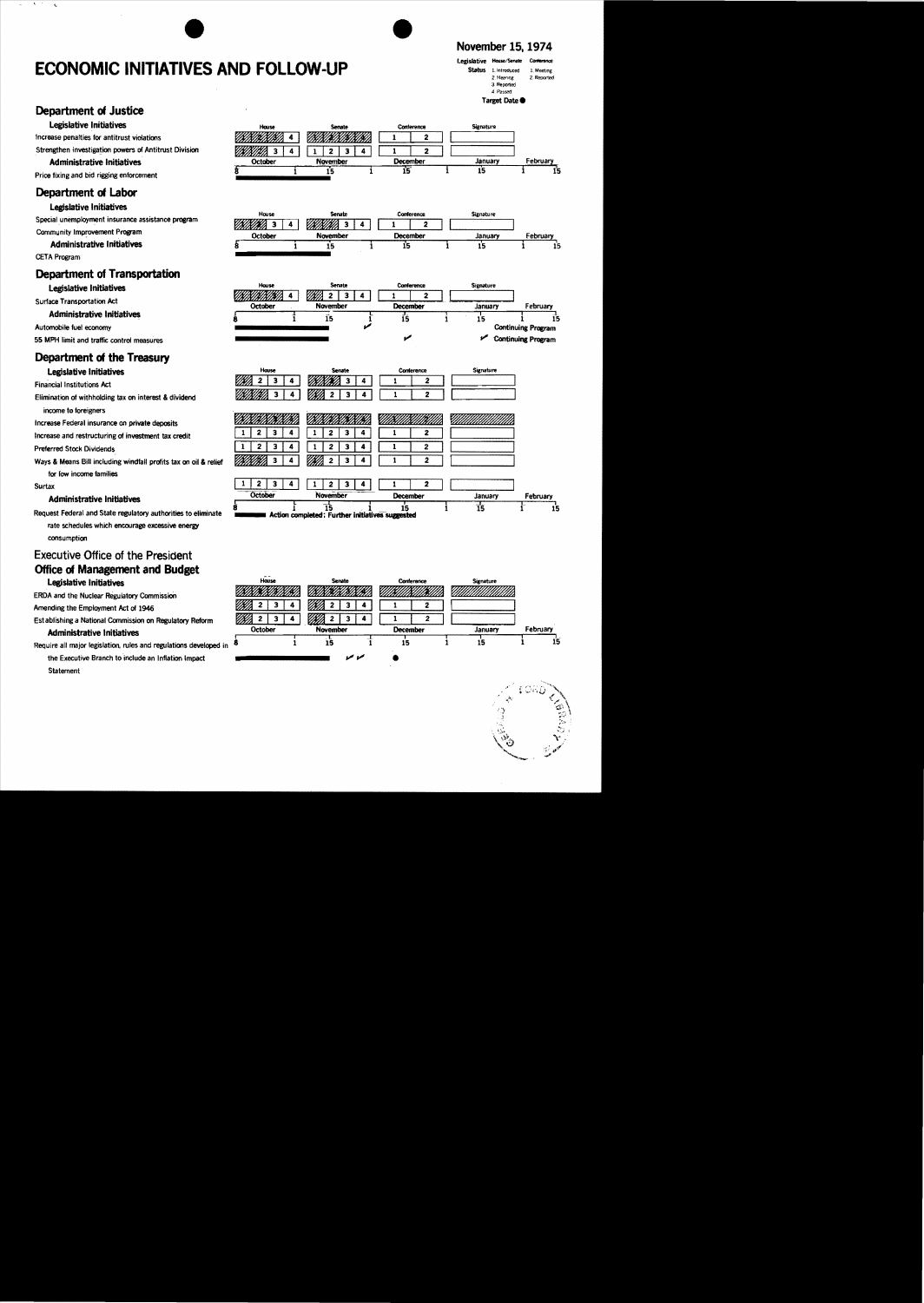## **ECONOMIC INITIATIVES AND FOLLOW-UP**

 $\rightarrow$  $\ddot{\phantom{a}}$ 

## November 15, 1974

Legislative House/Senate **Status** 1. Introduced 1. Meeting 2 Recorded 2. Hearing 3. Reported 4 Passed Target Date  $\bullet$ 

**Office of Management and Budget Administrative Initiatives** October November r<br>R \$300 billion spending target:  $\overline{15}$ j  $\mathbf{1}$ Determination of budget rescissions and deferrals **Council on International Economic Policy Legislative Initiatives** House Signature Senate Conference <u>TIKIKIINIKIKIKIN</u> VININI) 3  $\overline{4}$ ī  $\overline{2}$ Trade Reform Act **Council on Wage and Price Stability** October November December January February **Administrative Initiatives**  $\overline{15}$  $\dot{\mathbf{8}}$  $\overline{15}$  $\dot{15}$ ÷  $15$ j i  $\mathbf{1}$ Continuous Monitoring Monitoring wage and price movements in the private sector Continuous Monitoring Monitoring government actions **Other Agencies Atomic Energy Commission** Legislative Initiatives **Solot Committee** Signature *UKIKAKO 3*  $\overline{4}$ Nuclear plant licensing **Environmental Protection Agency** Legislative Initiatives Conference Signature VIN II  $\overline{2}$  $\overline{\mathbf{3}}$  $\overline{4}$  $\overline{\cdot}$  $\overline{\mathbf{3}}$  $\overline{4}$  $\overline{\mathbf{1}}$ 9 Amendments to Clean Air Acts **Federal Energy Administration** Legislative Initiatives House Signature Senate Conterence WM.  $\overline{2}$   $\overline{3}$  $\overline{4}$  $\mathbb{Z}/2$  3  $\sqrt{4}$ 1  $\overline{ }$ Natural gas deregulation October January February December November **Administrative Initiatives** i  $\overline{15}$ i  $\dot{15}$  $\dot{15}$ 15 Continuous monitoring Conservation within government ممع Incentives to secondary and tertiary petroleum production Utility coal conversion مما Voluntary conservation of 1,000,000 bbls/day مما Monthly reports **WIN Program** October 12 November 28 **Organization and Preliminary Implementation Full Implementation** ⊦റ July 4, 1976 November 28

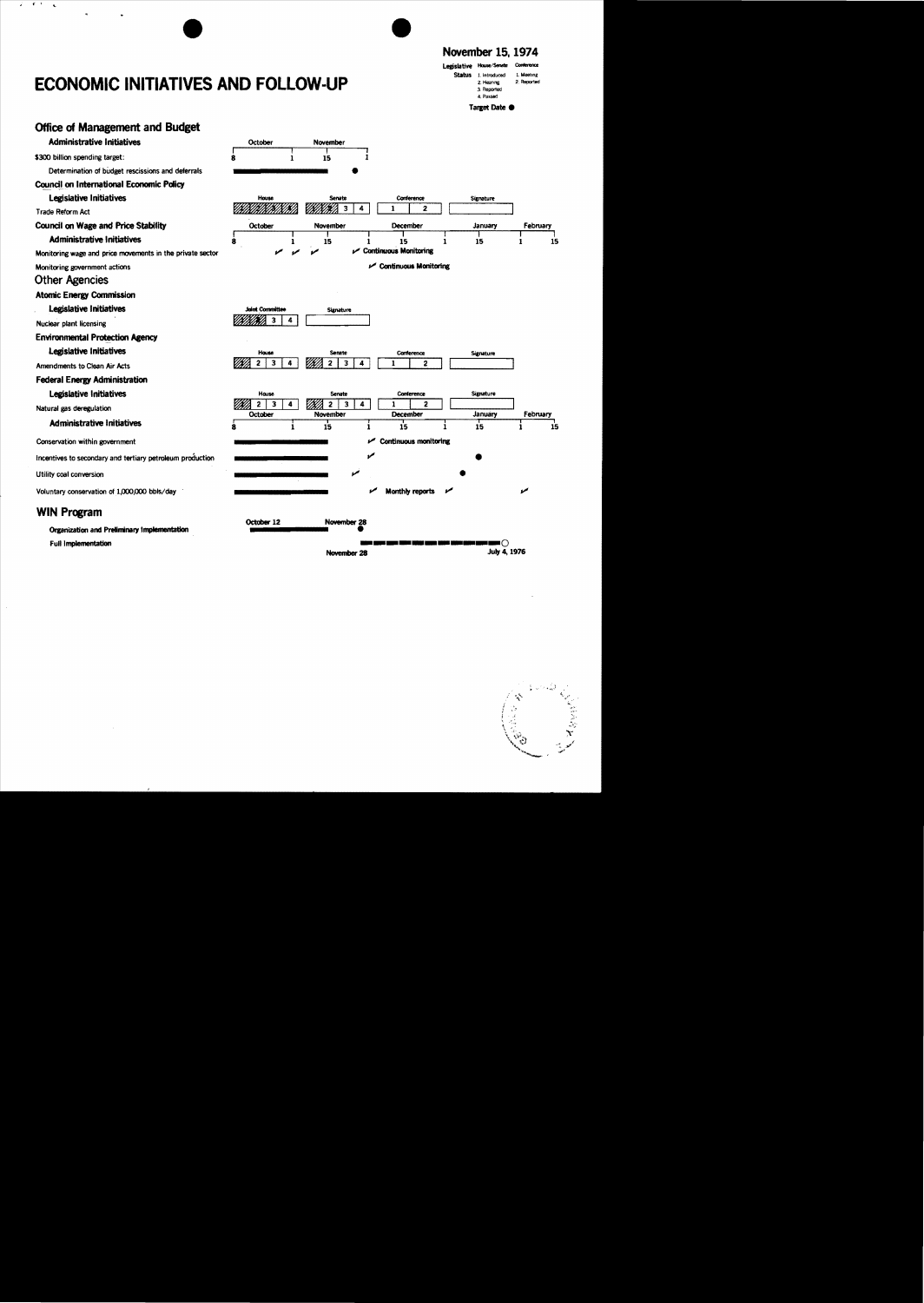Sand Fill  $\left(\varsigma_{\star \gamma \gamma \gamma}\right)$ Out - Energy Spach-Imaelia - Twinding Ard -Francy it Colinist Wilg  $15$  har  $74$ P <del>Roy</del> Zermel like Dyst y parts sa exercice instantment Compret (agri) Rica ligio to in contr. We shall fertilize capacity Dont Emerge conservation effort à moving bits gran. Lynn Luci into me mining, OCS- hype & have leavingdue by 28. (Each Inventor reported on activities on attached handout) PR. It was acked to give us a rundown on two All Etiop & previous of may trip. Troman (Provenir landclack sission) P. That's right. We most hup yours one Cry K My typ cross 3 continues: 50, 5A, ME Scipation was a curio of commandation a proponetic for your mity. They seen and mother's town des + am abitat to deliver. They are writinged by a track legio, They tatto to wherever to try t assiss to a strugth of 8, sparting etc. Then look at ustritive om who (zor ka), attack on deg bilget, etc + there worker. Comerant, they have a stock in cleants, A the albys in SALT de getting to a guest ordere we can at look from a discovering, V lead onty ingertant togent municipal to gend withinting I brook on SALT in particulare Fr SA - I want de result of Indian surpotioning. Comp terms order by. For their ann partyrel Intian bare leccided to commany to war trust he fronç training for SU after a cert tron hours poured in contractions. Un mont comme to consider Transfrom SU ME I not upt opter Robot Riss **DECLASSIFIED** 

**NEC MEMO, 1112488, STATE DEPT. GUIDELINES**, State leves 3/10/04 BY  $\frac{1}{4}$  . NARA DATE  $\frac{1}{2}$  /  $\frac{1}{4}$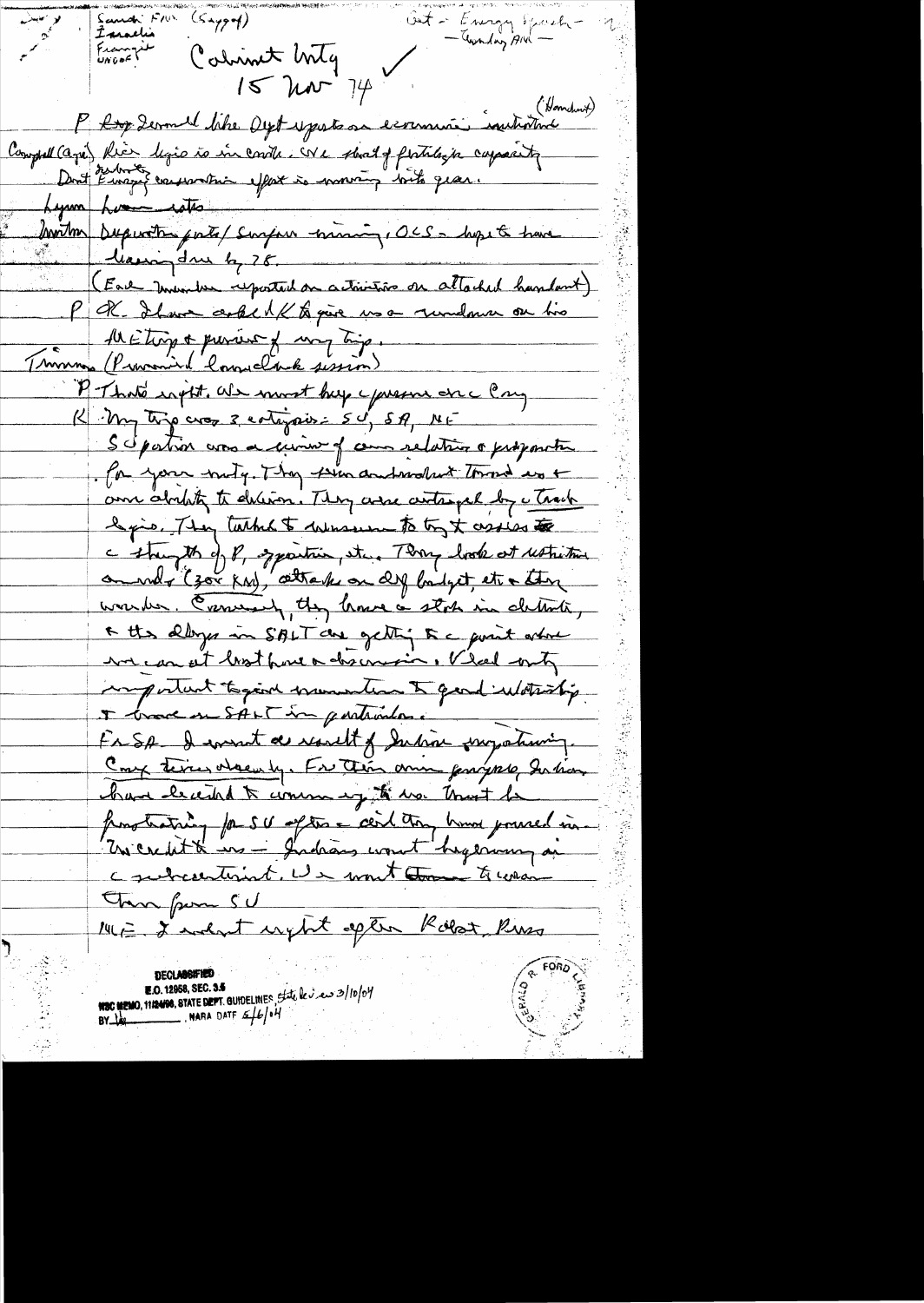anti $\lambda$ crister un lot at Rabot, Du fast it was a papport Let Syria + E, Squin serceeded because they put fiscoule PLD event, because that would und's W. B. expertanting as project they that E wouldn't have invested us. He was at gomet bigherouse doesnot it boysely suresting paind. all trave said close to para not closed if no clo at growth a if I will total corp agament. We can invodentaly hypotone of I could coop a if Salat herps exploi compe. One Ptrop - Jepmihapat to chinender how it come about (depended bytog in town of Jap Assistant, the). That is why I welf mined ctrip. It produced or mayor compartisse J Jan. Jepe comete decision by consense res'age don't get to get contrat, que creek a Which by a try which exite atmo them Oure la mont te joyeu et lad, emedit part poto (lose a) a loving pourtiers about une contrat ces most respira une entrat, in introste of Japan alor. SenVlal - it will be tranger with logeret with me P & think it with J go on this trig. Part sel your, + may to exay is de, legie perhage gentl observe K Gregor enux très vous pour could des it and